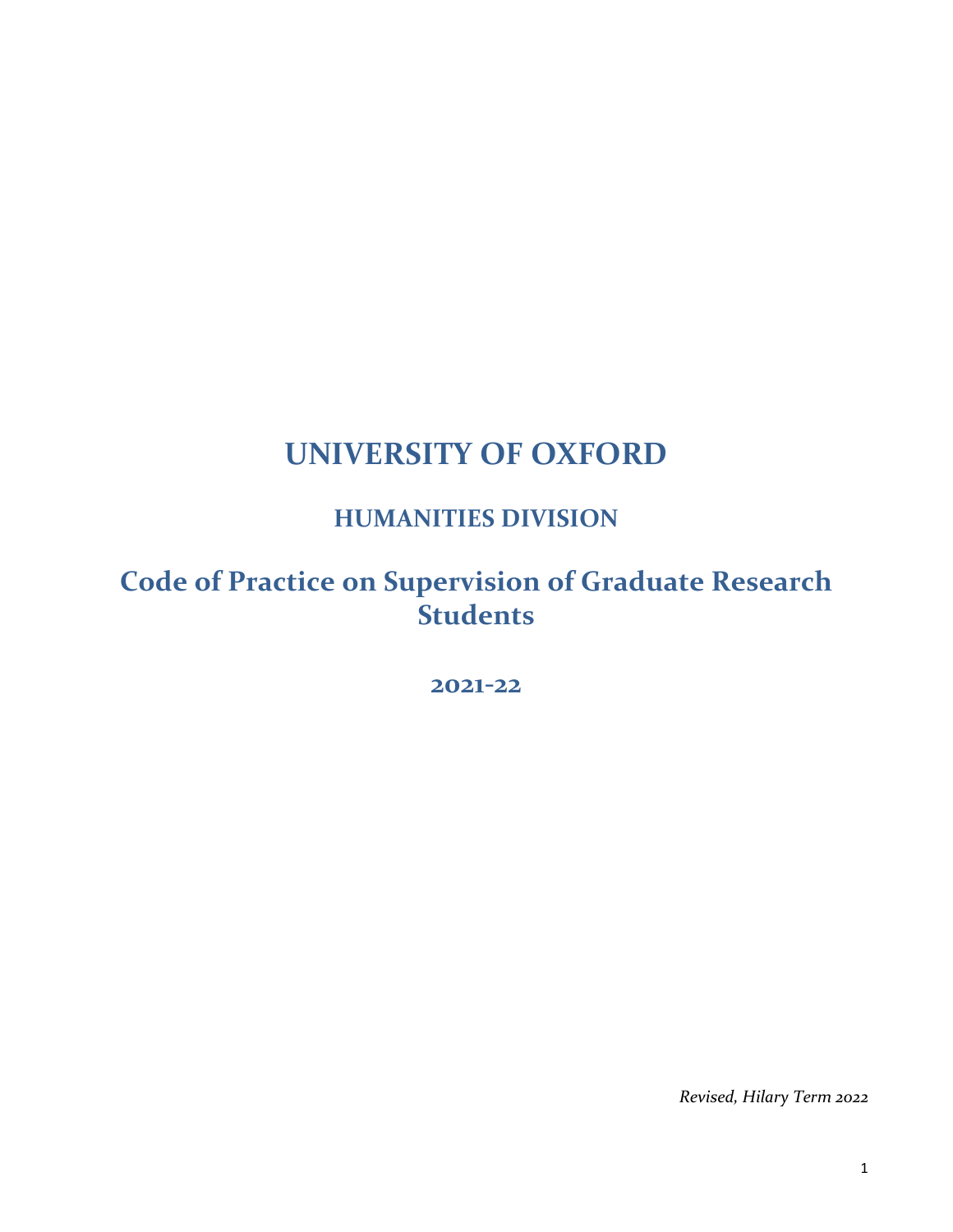#### A. THE WIDER CONTEXT

- 1. The Humanities Divisional Code supplements in certain important ways the University's Policy [and Guidance on Research Degrees.](https://academic.admin.ox.ac.uk/research-degrees) It sets out the basic expectations governing the responsibilities of supervisors, students, and faculties and departments.
- 2. Attention is also drawn to The UK Quality Code which underlies all these documents: <https://www.qaa.ac.uk/quality-code>

## B. APPOINTMENT OF SUPERVISORS

#### 1. The supervisory structure

- a. Patterns of supervision differ from faculty to faculty within the Humanities Division, to a large extent according to the nature of the subject. In some subjects, there is typically a sole supervisor; others may have two co-supervisors.
- b. Where more than one supervisor is appointed, one of the supervisors will normally be designated the primary supervisor, and the roles of each supervisor should be clearly defined at the outset and redefined as appropriate as the student's research progresses. Arrangements must be clearly communicated to the student.
- c. In all cases, the faculty shall ensure that each student has access to one or more named persons, in addition to the supervisor, to whom they can turn for support, such as the Director of Graduate Studies or, where appropriate, the Chair of the Faculty Board.
- d. Where there is a sole supervisor, these other sources of support, and the provision of cover during the absence of the supervisor referred to at 4 below, are especially crucial.
- e. Faculties shall ensure that a research student is not disadvantaged when a supervisor is absent on research leave or for other reasons. Normally regular contact by email between supervisor and student will suffice during a period of leave of up to one term. If a supervisor is on leave during a student's initial period of study, a co-supervisor must be appointed for the duration of the period of leave. In certain circumstances (e.g. during the initial period of study of a new doctoral students) a suitable co-supervisor may be appointed during the absence of the primary supervisor. A supervisor shall not be granted University research leave unless the faculty is satisfied that suitable arrangements have been made for the supervision of their research students
- f. A candidate should not be admitted if there is no suitable specialist supervision in the collegiate university.

#### 2. The supervisor – general requirements

- a. A supervisor shall normally be a permanent member of academic staff of the University. Where the appointed supervisor is not a permanent member of academic staff of the University, the Director of Graduate Studies shall have a supporting supervisory role; in this role, the DGS will satisfy himself/herself at least once every term that the supervision arrangement continues to be adequate for both parties involved.
- b. In appropriate cases (e.g. where a student's research is multi-disciplinary and specialist supervision is available in one or more but not all disciplines), a supervisor may be appointed who is external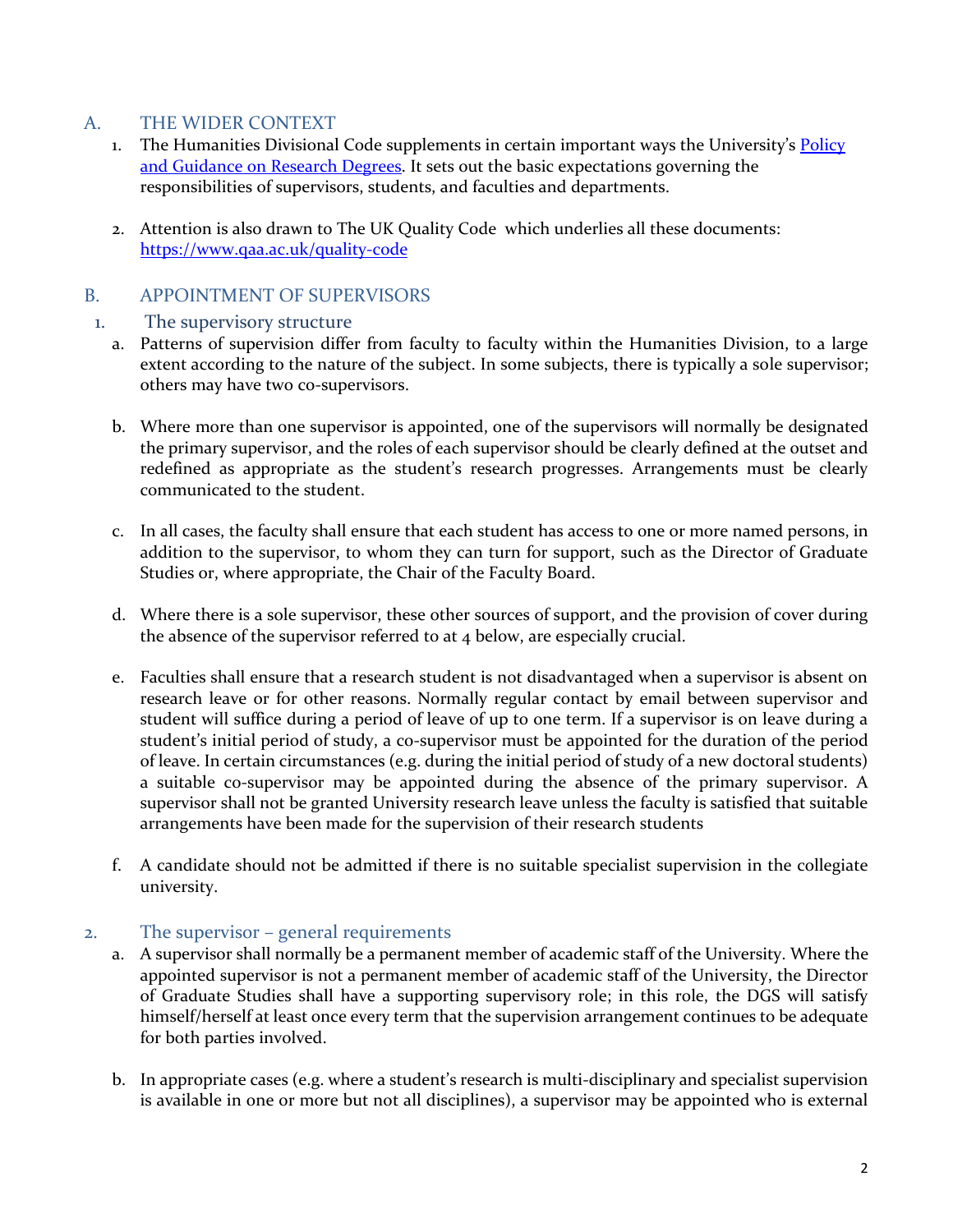to the University of Oxford. A person holding a substantial external research post in the faculty (e.g. a British Academy Fellowship or equivalent on a fixed-term contract) may be appointed to act as a student's primary supervisor. In either of these cases, an experienced permanent member of academic staff of the University shall always be appointed as co-supervisor.

- c. A supervisor should have sufficient security of tenure to make it likely that they will see a student's research through to successful conclusion. Nobody shall be appointed as sole supervisor when it is known at the time of appointment that they will not be in post at the time that the student is due to complete the programme of research. A supervisor who retires and remains research active in the specialist field may continue to supervise a student, and in such cases a current permanent member of academic staff of the University shall be appointed as co-supervisor and, if appropriate, clearly designated as the primary supervisor. A supervisor may elect to continue as co-supervisor after moving to a post outside Oxford, with the approval of the Board of the Faculty.
- d. At least one of a student's supervisors shall have sufficient experience of the supervision (at Oxford or elsewhere) of graduate research students in the relevant discipline(s) to ensure that the direction and monitoring of the student's progress is informed by up to date knowledge of the subject and research developments.
- e. At least one of a student's supervisors shall have sufficient experience of supervising in the University of Oxford to provide appropriate guidance about academic expectations, necessary procedures, resources, training and other essential matters.
- f. A student's supervisor or supervisors shall be able to undertake all the tasks assigned to the supervisor in the Policy on Research Degrees (see para. A,1 above).
- g. A supervisor should be familiar with the [University Conflict](https://www.admin.ox.ac.uk/councilsec/compliance/conflictofinterest) of Interest Policy and associated [guidance,](https://researchsupport.admin.ox.ac.uk/governance/integrity/conflict) in particular its requirements relating to research supervision, and to disclose any conflict of interest, or any circumstances that might reasonably give rise to the perception of conflict of interest, in accordance with this Policy.

#### 3. Training and support for supervisors

- a. Members of academic staff in their first period of office will be given appropriate support and training:
	- The faculty board shall appoint a mentor who will, amongst other duties, provide confidential advice, guidance, and support on the supervision of research students;
	- The faculty board shall ensure that all academic staff (especially newly-appointed staff) attend the course on supervising DPhil students in the Humanities and Social Sciences organised by the Centre for Learning and Teaching: [https://canvas.ox.ac.uk/enroll/CNXNAB.](https://canvas.ox.ac.uk/enroll/CNXNAB)
	- All members of staff, and especially new members of staff, are also encouraged to seek advice, guidance, and support on the supervision of research students from the Director of Graduate Studies and Chair of Faculty Board.
	- The supervision record of a new member of academic staff is included in the review prior to appointment to retiring age. Just as the faculty is responsible for ensuring that a new member of academic staff has access to advice, guidance and support on the supervision of research students, so a new supervisor is responsible for obtaining appropriate training in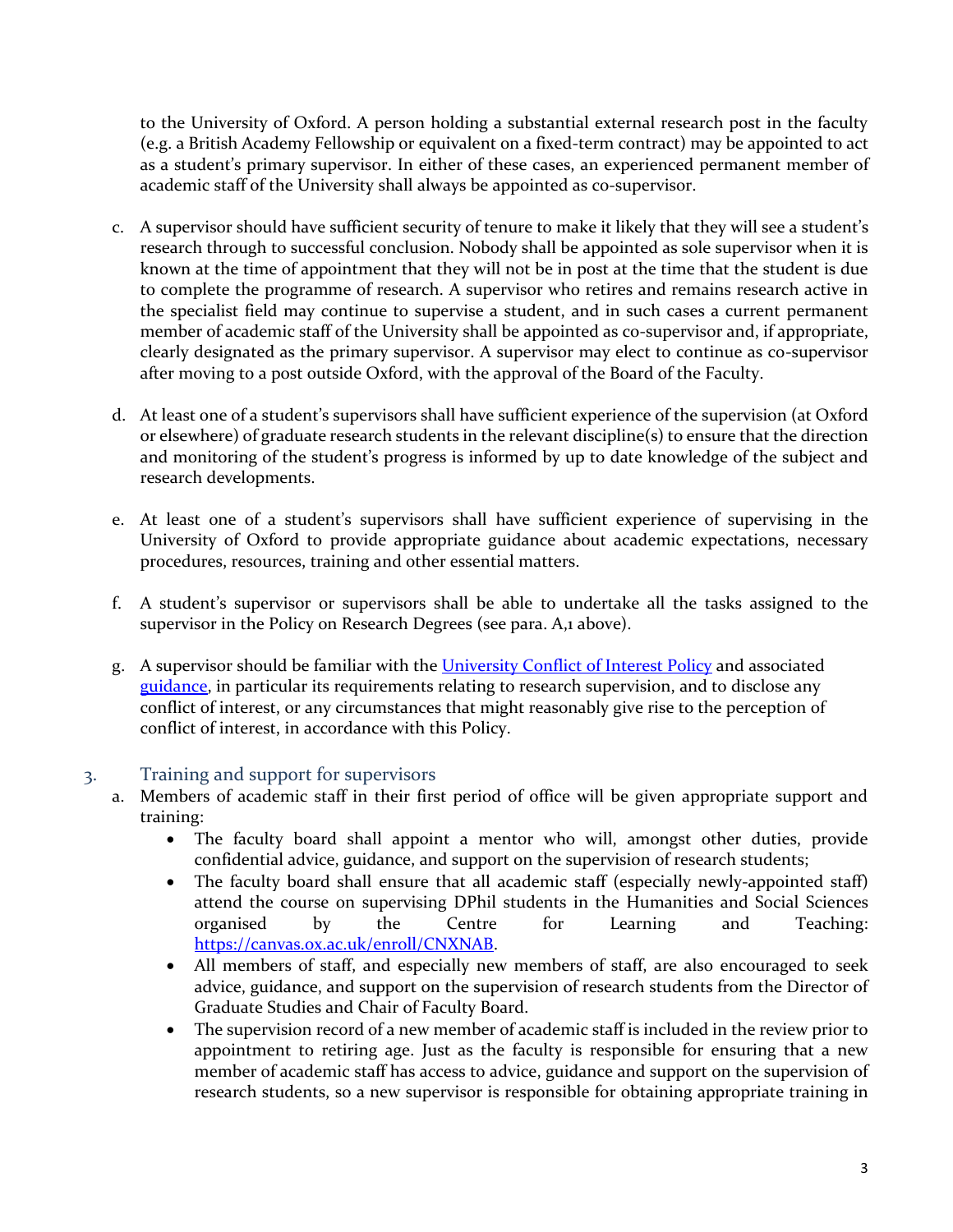the supervision of research students.

- b. When a supervisor has no previous experience of supervision, an experienced permanent member of academic staff of the University will always be appointed as co-supervisor and, if appropriate, clearly designated as the primary supervisor. The experienced member will be expected to act as mentor to the new supervisor.
- c. Faculties shall put in place mechanisms to ensure that the quality of supervision is not put at risk as a result of an excessive range and volume of burdens assigned to individual supervisors.
	- A supervisor is expected normally to meet with a research student for a detailed discussion of the student's progress at least twice a term during the period of study. Meetings are likely to take place more frequently during the early stages of a research programme, and to involve reading and commenting upon substantial amounts of written work during the latter stages. A supervisor must therefore be able to provide at least this typical level of support for each research student.
	- To this end, the Humanities Division has agreed that no individual carrying a normal administrative load and a normal burden of undergraduate and/or postgraduate teaching for their faculty should supervise more than six research students; individuals who undertake less administration and/or less teaching may supervise more research students, up to a maximum of twelve.
	- Exceptions should only be made after consideration by and with the approval of a faculty's graduate studies committee.

#### 4. Change of supervisor

- a. Where a student believes that there are good grounds for contemplating a change of supervisor, for whatever reason, this should first be discussed with the supervisor or, should the student prefer, with the Director of Graduate Studies or the Chair of Faculty Board (or their deputies) or with their College Adviser (see Policy on Research Degrees, 4.1)
- b. Should a student's research change direction so that their current supervisor may no longer be the most appropriate person to provide guidance, the faculty, in consultation with the student and the supervisor, shall consider whether or not an additional or alternative supervisor should be appointed. Such a change of focus is unusual, and always requires prior permission from the faculty.
- c. Should the student have concerns over the quality of supervision, they should seek to resolve the matter where possible by discussion with the supervisor, Director of Graduate Studies, Chair of Faculty Board, or College Adviser, but should be made aware of the University's formal complaint procedures, as described in the [Student Handbook](https://www.ox.ac.uk/students/academic/student-handbook?wssl=1) and the relevant regulations of Council.
- d. Should it be decided that a change of supervisor is desirable, and should no alternative specialist supervisor be available within the collegiate university, a specialist supervisor outside Oxford may be appointed and an experienced permanent member of academic staff of the University appointed as co-supervisor (see para. B, 2, b, above).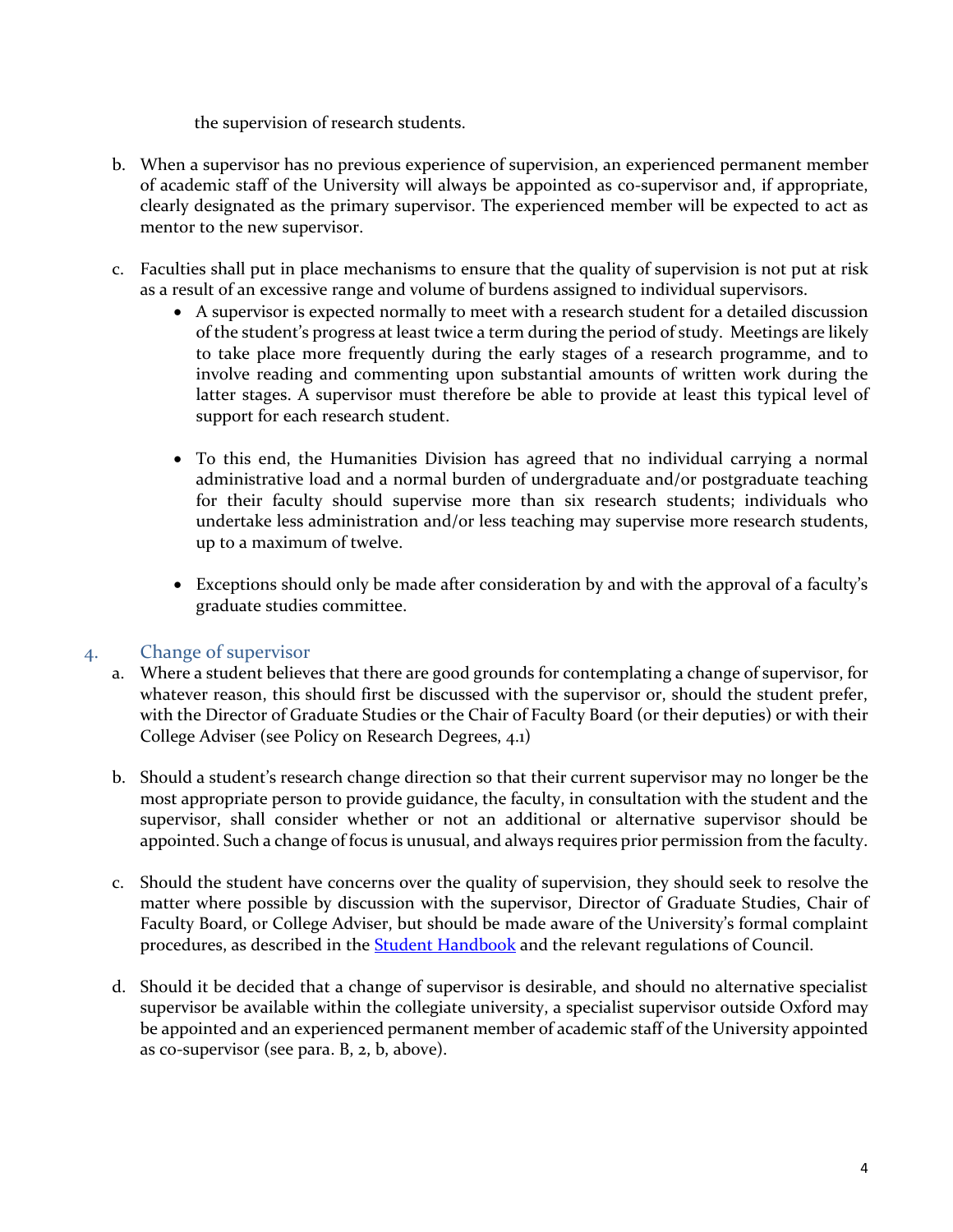### 5. College Advisers

- a. All students should also be able to approach a college adviser. The student's college will appoint an adviser, and will receive termly supervision reports, and reports on transfer and confirmation of status. Most colleges also have procedures to monitor the overall well-being of graduate research students, including discussion of academic progress and supervision reports.
- b. If a college identifies any concerns that might impact upon the academic progress of a student, and that may not already have been recognised in supervision reports, it may refer these in confidence to the Director of Graduate Studies in the faculty concerned, who will initiate such action as seems necessary.

## C. THE SUPERVISOR'S RESPONSIBILITIES TOWARDS THE STUDENT

#### 1. Preparation and induction

The supervisor's responsibilities are as follows:

- a. To ensure that the student attends all faculty and/or departmental induction sessions.
- b. To hold an initial meeting with the student in  $o<sup>th</sup>$  or  $1<sup>st</sup>$  Week of the first term in order to establish a clear framework for the student's research. The supervisor should (at least):
	- Agree with the student upon a clear plan for beginning research and give accurate reference to appropriate reading, sources, other research materials, etc.;
	- Agree a programme of work for the term with the student, making clear expectations and timetable, including identification of milestones;
	- Establish the frequency and dates of meetings to discuss in detail the student's research;
	- Make sure that the student understands the procedures for monitoring progress and performance;
	- Encourage the student to attend any appropriate classes, lectures, and seminars;
	- Carry out an assessment of the skills training required by the student and arrange for its provision. A tool for Training Needs Analysis and logging of activities is available via the Humanities Training SharePoint [site.](https://sharepoint.nexus.ox.ac.uk/sites/humanities/research_training/training/SitePages/Home.aspx)
- c. To ensure that the student is aware of the University's [Guidance on plagiarism,](http://www.ox.ac.uk/students/academic/guidance/skills/plagiarism) and of any ethical and legal issues, issues concerning health and safety, and issues concerning intellectual property arising from the student's research.
- d. To ensure that students complete the online Research Integrity [course](https://weblearn.ox.ac.uk/portal/site/:skills:ricourses) (mandatory from 2021-22 for all new students and PRS students yet to Transfer) and to encourage the student to attend Ethics training provided termly by the Humanities Division.
- e. To ensure that the student is aware of the research resources available in the faculty and elsewhere in the University, including: libraries, museums and other research facilities and infrastructure; financial support for conferences, fieldwork, and travel; and IT support.
- f. To assist the student to become part of the academic community, by encouraging them to engage in the common research activities of the faculty, and to meet other students and members of staff working in the same or adjacent fields.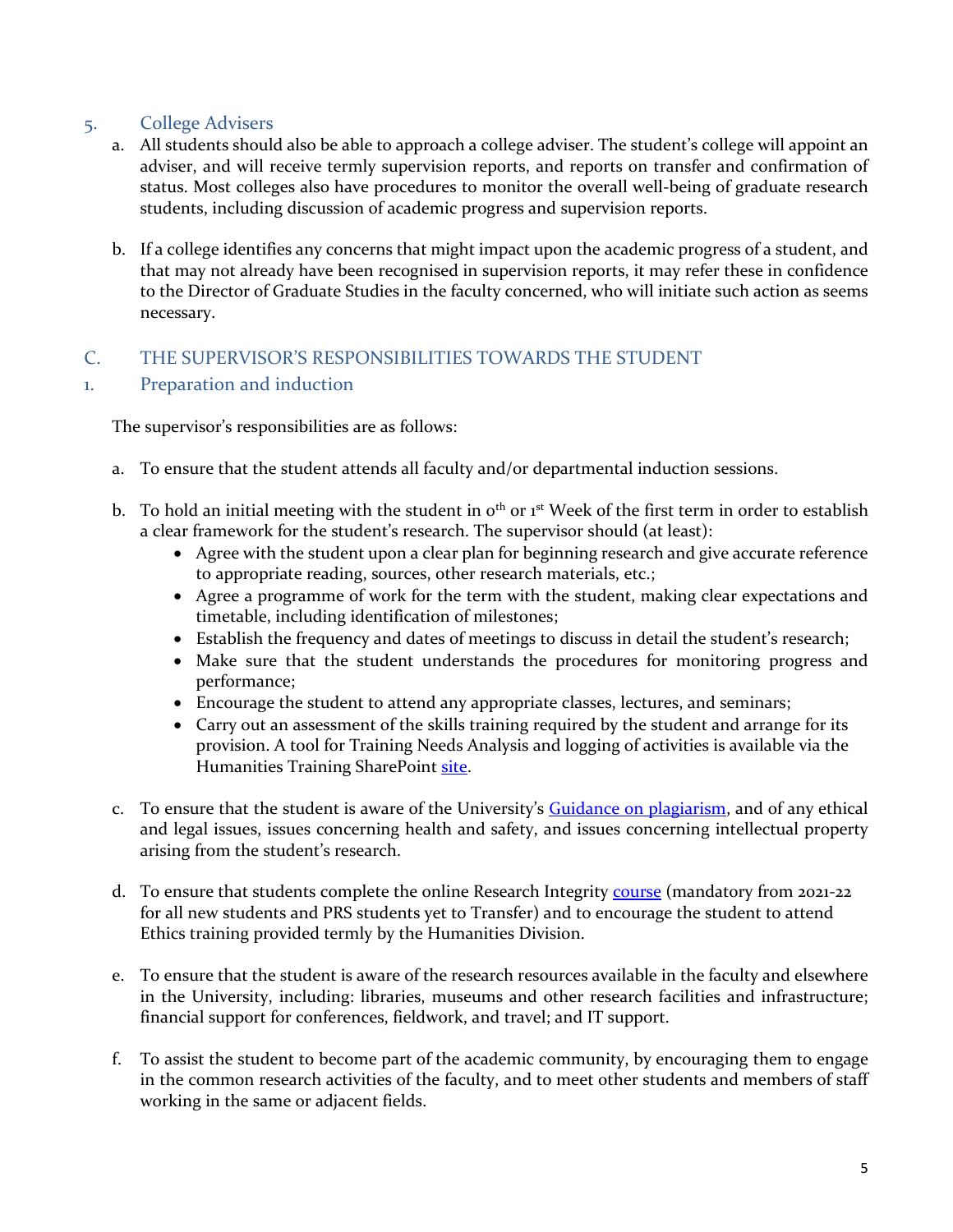- g. To encourage the student to attend all appropriate induction courses into the libraries and IT resources needed for their research.
- h. When a student is supervised by two supervisors, both must ensure that all initial advice and guidance is coordinated, and that their respective responsibilities are clearly defined and made known to the student.

#### 2. Progress, monitoring and feedback

The supervisor's responsibilities are as follows:

- a. To agree with the student a clear plan of research and identify milestones and set a timetable towards its completion.
- b. To meet regularly with a student, normally at least two times a term when the student is working in Oxford, to review progress against the agreed plan of research, milestones and timetable.
- c. To ensure that the student is aware of the formal requirements and timetable for transfer of status, confirmation of status and final submission, and that this information is incorporated into the plan of research.
- d. To agree with the student a timetable for the submission and return of written work, and to return work, with constructive criticism, within a reasonable time.
- e. To discuss termly supervision reports (see D.1.a below) with the student.
- f. To ensure that the student is aware of, and has taken appropriate action with respect to any health and safety issues connected with the research, including fieldwork.
- g. To ensure that the student has sought ethical approval (if necessary) for their research. Further information is available at:<https://www.admin.ox.ac.uk/curec/>
- h. Should the supervisor become aware of any particular concerns with a student, they will discuss them at an early stage with the Director of Graduate Studies and, if appropriate, with the student's college.
- i. Should a research student decide to go out of residence before submitting the thesis, they must agree a clear reporting structure with the supervisor or supervisors. Students who are not working in Oxford must submit progress reports and written work to the supervisor. The timeframe will vary from case to case – but, as a rule of thumb, students ought to submit a substantial progress report and a piece of written work at least once a term.

#### 3. Skills training for research students

a. A supervisor will monitor a student's skills training needs as they develop over time, including both subject-specific research training and personal and professional training, including training and opportunities for teaching, acknowledging the range of career destinations made available through pursuit of the DPhil.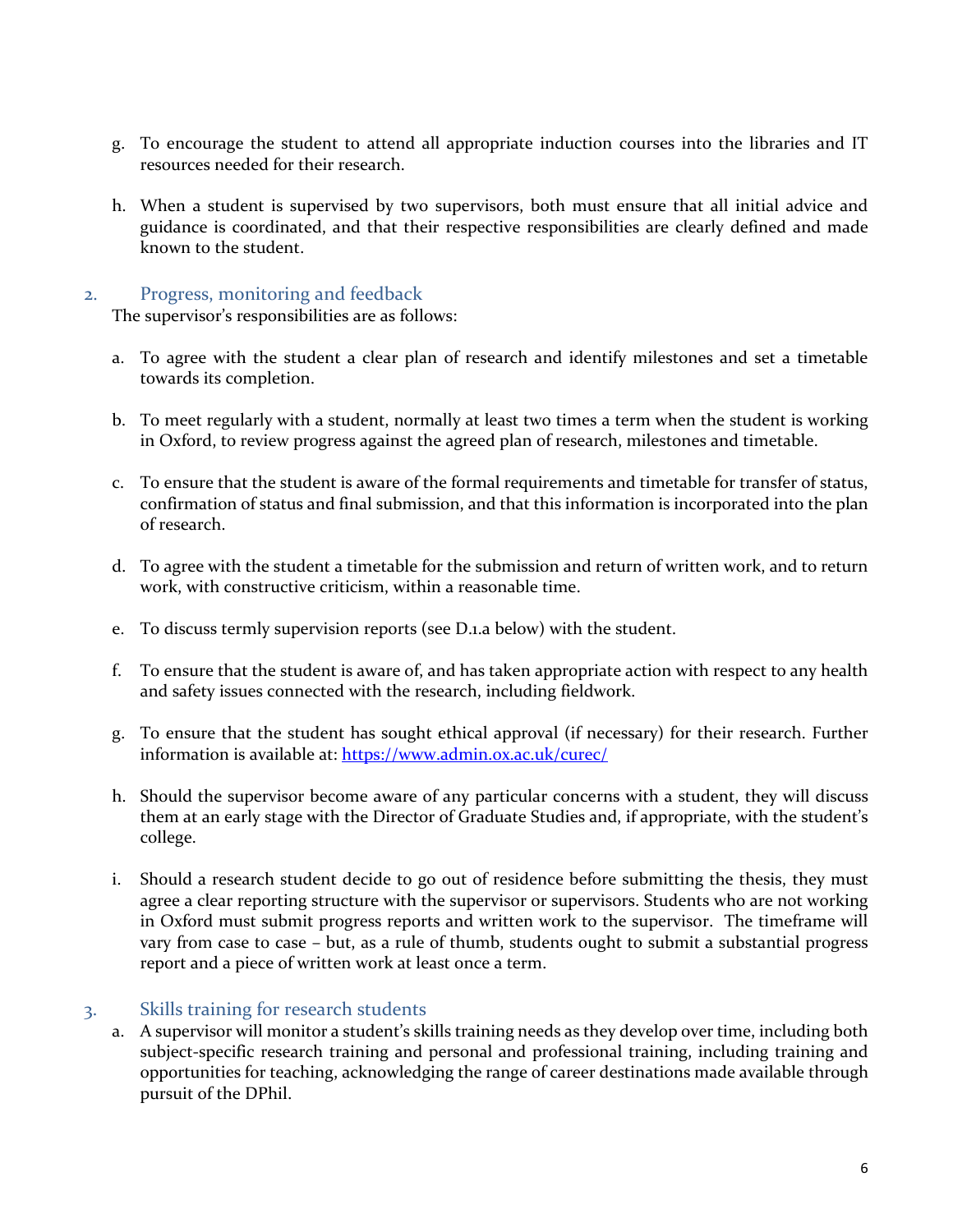b. Faculties shall ensure that the skills training needs of research students, both those specific to the research being undertaken, and training in personal and professional skills are assessed and that training is made available to every student. The skills are outlined in the Humanities Division's [Researcher Development Strategy.](https://www.humanities.ox.ac.uk/our-approach)

This Strategy takes into account the [Vitae Researcher Development Framework](https://www.vitae.ac.uk/researchers-professional-development/about-the-vitae-researcher-development-framework) and the AHRC [Research Training Frameworks.](https://ahrc.ukri.org/skills/rtframeworks/)

- c. It is the responsibility of the supervisor, under the oversight of the Director of Graduate Studies, to ensure that the skills training needs of each of their students are assessed and met.
- d. A student's skills training needs shall be assessed formally at three specific points in the programme:
	- as part of the initial general review of the student's needs;
	- at Transfer of Status;
	- and at Confirmation of Status.

On each occasion, the supervisor should make a written record of the formal assessment, and copies shall be given to the student, the student's college, and the Director of Graduate Studies.

- e. It is, however, an integral part of the supervisor's role, at regular supervisory meetings, to continue to monitor and advise a student on skills training needs, to draw to the student's attention, and to encourage the student to take up, such opportunities as are available for the further development of these skills.
- g. Research students are encouraged to evaluate their own [skills training needs,](https://sharepoint.nexus.ox.ac.uk/sites/humanities/research_training/training/SitePages/Home.aspx) and to discuss these regularly with their supervisors. Students should provide a record of their research skills development in the relevant GSO form when applying for Transfer and Confirmation.

#### 4. Assisting students in preparing for a career

- a. The supervisor will assist and encourage the student to participate in the wider academic community, at University, national and international level, through presentation and, if appropriate, publication of their research.
- b. Students who wish to pursue an academic career are encouraged to discuss this with their supervisor, who may be able to advise them upon such matters as attending conferences, publishing research, preparing *curricula vitae*, job applications, and attending job interviews. When seeking such advice or asking for letters of reference, students should ensure that they give their supervisor reasonable time to respond. Students should understand that their supervisor may not always be in the best position to advise them on such matters, and that it is not a supervisor's duty to find jobs for their students.
- c. Supervisors may be able to assist students who wish to follow one of the many other career avenues opened up through doctoral study by advising them on personal and professional training in transferable skills and by preparing references emphasising the range of skills, academic or otherwise, acquired during their doctoral studies. Supervisors (and other academic staff responsible for graduates) should ensure that students are aware that the University's [Careers Service](https://www.careers.ox.ac.uk/) advises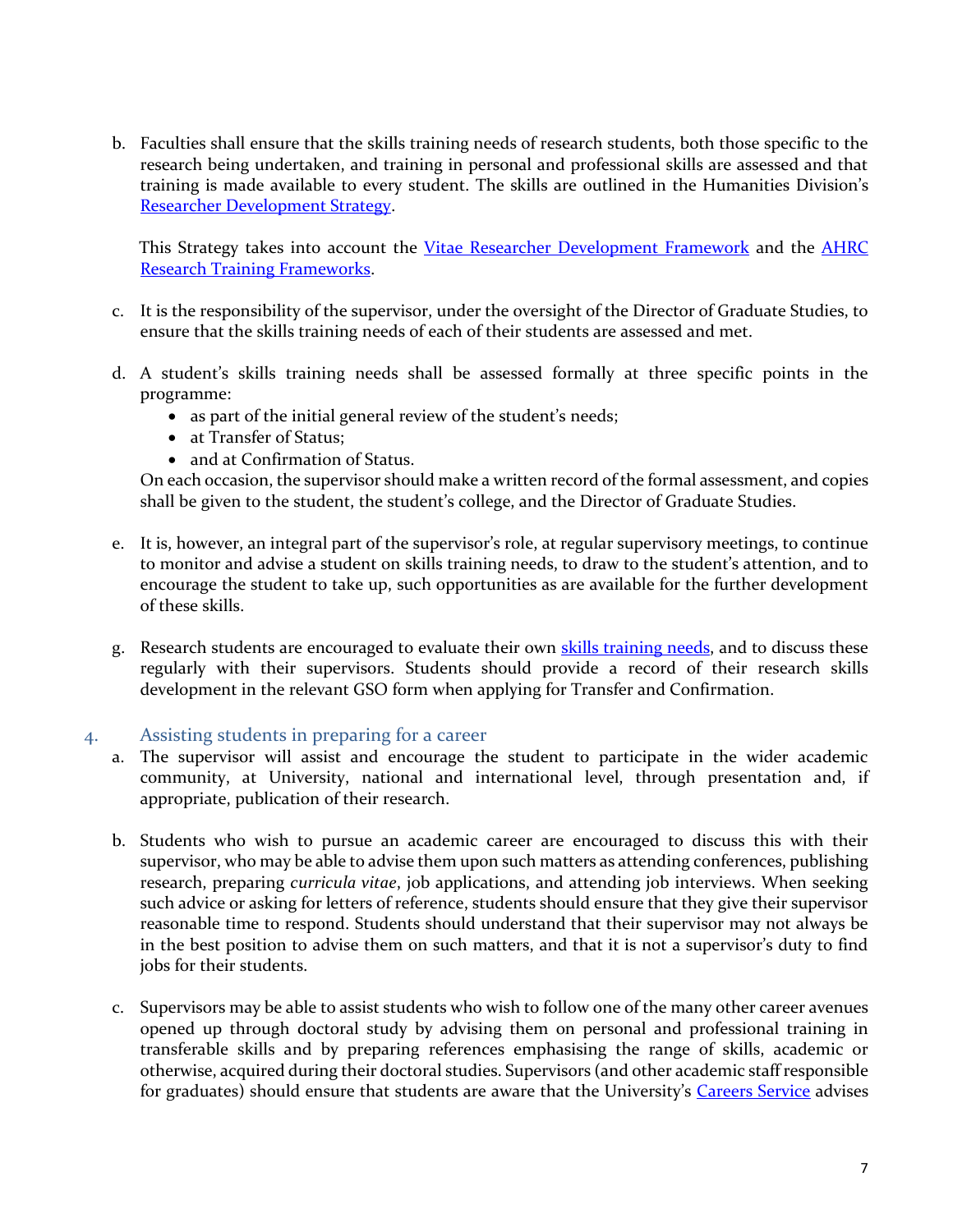graduates as well as undergraduates.

#### 5. Summary of Supervisor's responsibilities

- a. To have the specialist knowledge necessary to supervise the student's research.
- b. To have sufficient time to supervise the student.
- c. To accept a student only if able to ensure continuity of supervision until completion.
- d. To advise, guide and support the student in all aspects of research, providing clear intellectual leadership and giving precise guidance about academic expectations.
- e. To produce termly supervision reports.
- f. To monitor a student's skills training needs as they develop over time.
- g. To assist and encourage the student to participate in the wider academic community, and/or beyond it where appropriate.

## D. GENERAL RESPONSIBILITIES OF THE SUPERVISOR

#### 1. Reporting

- a. The Supervisor must produce a detailed report on the student's progress at the end of each term, using the online Graduate Supervision Reporting tool – there are also sections for the student to complete; it is not currently compulsory for students to complete reports on their progress, but they should be encouraged to do so.
- b. Supervisors should establish whether students have funding from bodies such as the research councils and, if so, what terms and conditions are attached to the grant, including thesis submission deadlines, in order to ensure that students meet those requirements. In the case of doctoral awards, failure to meet the AHRC's requirements may jeopardise funding for students in the University in the future.

#### 2. Enquiries from prospective students

- a. A prospective student who makes a direct enquiry to potential supervisor must always be referred to the Graduate Admissions Office. All applicants must apply through the graduate admissions [process.](http://www.ox.ac.uk/admissions/graduate/applying-to-oxford/)
- b. In answer to a direct enquiry from a prospective student, a member of staff may:
	- Give a clear undertaking as to whether they has the time and necessary specialisation to supervise the student;
	- Discuss and give guidance on the proposed research project;
	- If appropriate, give advice as to whom else the applicant might approach;
	- Inform the applicant that their qualifications must meet the requisite general entry requirements (e.g. 2.1 or equivalent first degree, the relevant English language requirement, etc.), and any other requirements specific to the particular course of research.
- c. No individual member of staff may accept or reject a prospective student.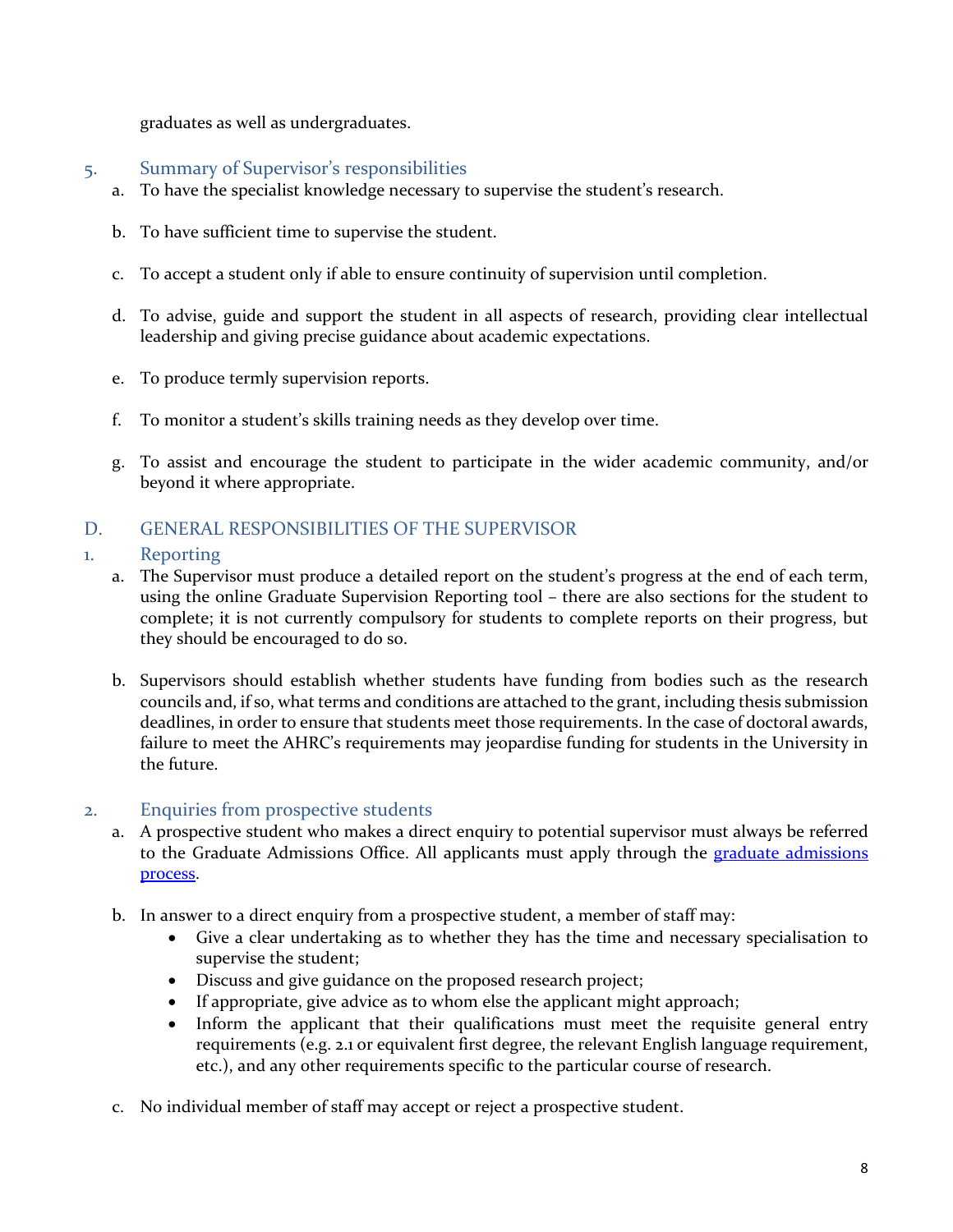### E. CONFLICTS OF INTEREST IN SUPERVISION

- a. The nature of supervision means that a supervisor stands in a position of authority relative to the student being supervised. Supervisors and students negotiate this dynamic to form close professional working relationships. While these close professional working relationships are essential for the progress of a student's research, supervisors are prohibited from seeking to form personally intimate relationships with their students (including, but not limited to, marital, sexual, romantic, or emotionally intimate relationships) and they may not stand in such relationships to any students they supervise.
- b. If such a relationship develops, or is foreseeably be likely develop, it creates a position of conflict of interest between the supervisor and the student whom they are supervising, and steps should be taken to manage that. The relationship must therefore be reported in writing, either by the student or the supervisor, in order for alternative supervisory arrangements to be made without detriment to the student. The implementation of alternative supervisory arrangements will not preclude the supervisor and student continuing to collaborate with one another, but the formal responsibility will cease.
- c. Reporting must take place as soon as practically possible and no later than one week of the relationship commencing, and should be made to the Director of Graduate Studies, the Faculty Board Chair or the Head of Administration and Finance.
- d. A supervisor seeking out a personally intimate relationship with a student whom they are supervising will be subject to disciplinary procedures under the appropriate **processes**. Should a supervisor fail to disclose a personally intimate relationship with a student whom they are supervising, or with a student whom they might foreseeably come to supervise, the supervisor will not be permitted to supervise in future, and the supervisor may be subject to further disciplinary processes.
- e. Where a personally intimate relationship exists or develops between co-supervisors of a student, a conflict of interest may develop. This should be reported as outlined above. In such a case, an additional senior academic colleague should be identified to act as a source of independent advice and support for the student concerned. This should be an individual of sufficient seniority to resolve any issues effectively, normally the relevant Faculty Board Chair.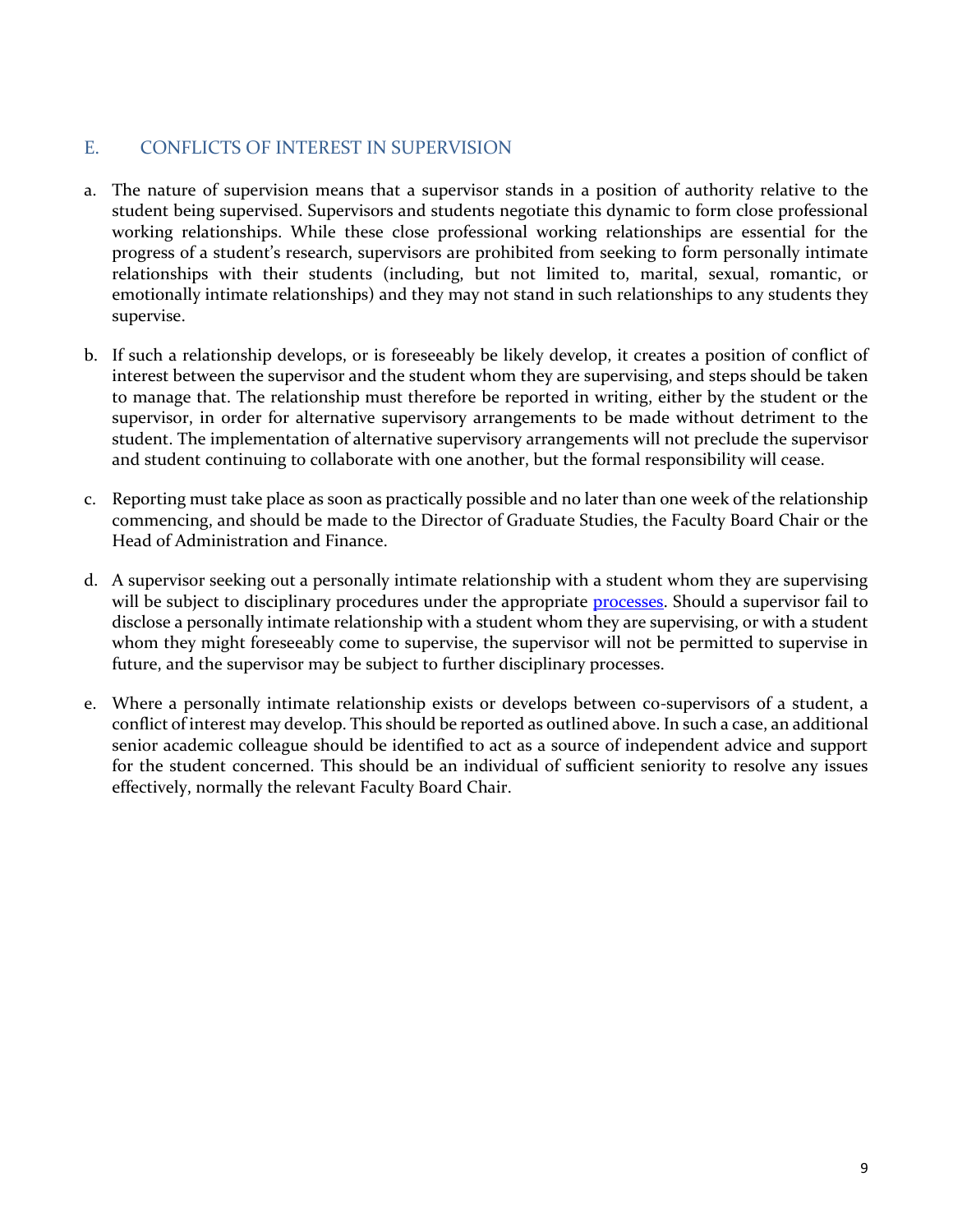## RESEARCH SUPERVISION: A BRIEF GUIDE FOR STUDENTS

#### *The role of the Supervisor is to:*

- Advise, guide and support you in all aspects of your research, providing clear intellectual leadership and giving precise guidance about academic expectations.
- Agree with you a clear plan of research, identify milestones and provide information on the availability of research resources
- Agree with you a timetable for:
	- $\circ$  regular meetings (normally twice per term) for detailed discussion of your progress
	- $\circ$  the submission of written work, which the supervisor should return to you within a reasonable time
- Produce a detailed report on your progress at the end of each term, using the online Graduate Supervision Reporting tool – there are sections for the student and the supervisor to complete.
- Ensure that you are aware of the formal requirements and expected timetable for transfer of status, confirmation of status and final submission, and that these are incorporated into your plan of work.
- Discuss with you subject-specific and general research skills required for your doctoral studies; work with you to identify areas where you require additional training to develop these and other skills; advise you on how these needs may be met, and assess your skills development and training requirements at least once a year.
- Assist and encourage you to participate in the wider academic community.
- Ensure that you are aware of relevant University guidelines and regulations, e.g. Student Sandbook, programme handbook, Examination Regulations, guidance on plagiarism, and lecture lists.
- Ensure that you are aware of the relevant guidelines and advice for students undertaking fieldwork.
- Ensure that you are aware of the requirements to undertake research on human subjects, if relevant, including obtaining ethical approval.

#### *The role of the Student is to:*

- Attend induction sessions arranged by the faculty, Bodleian Libraries and IT Services.
- Meet with your supervisor regularly and take note of their advice and guidance.
- Draw up a research plan and timetable of work in consultation with your supervisor, and to keep relevant records of all aspects of your work.
- Produce a detailed report on your progress at the end of each term, using the online Graduate Supervision Reporting tool – there are sections for the student and the supervisor to complete.
- Inform the supervisor immediately of any circumstance which might lead to interruption of study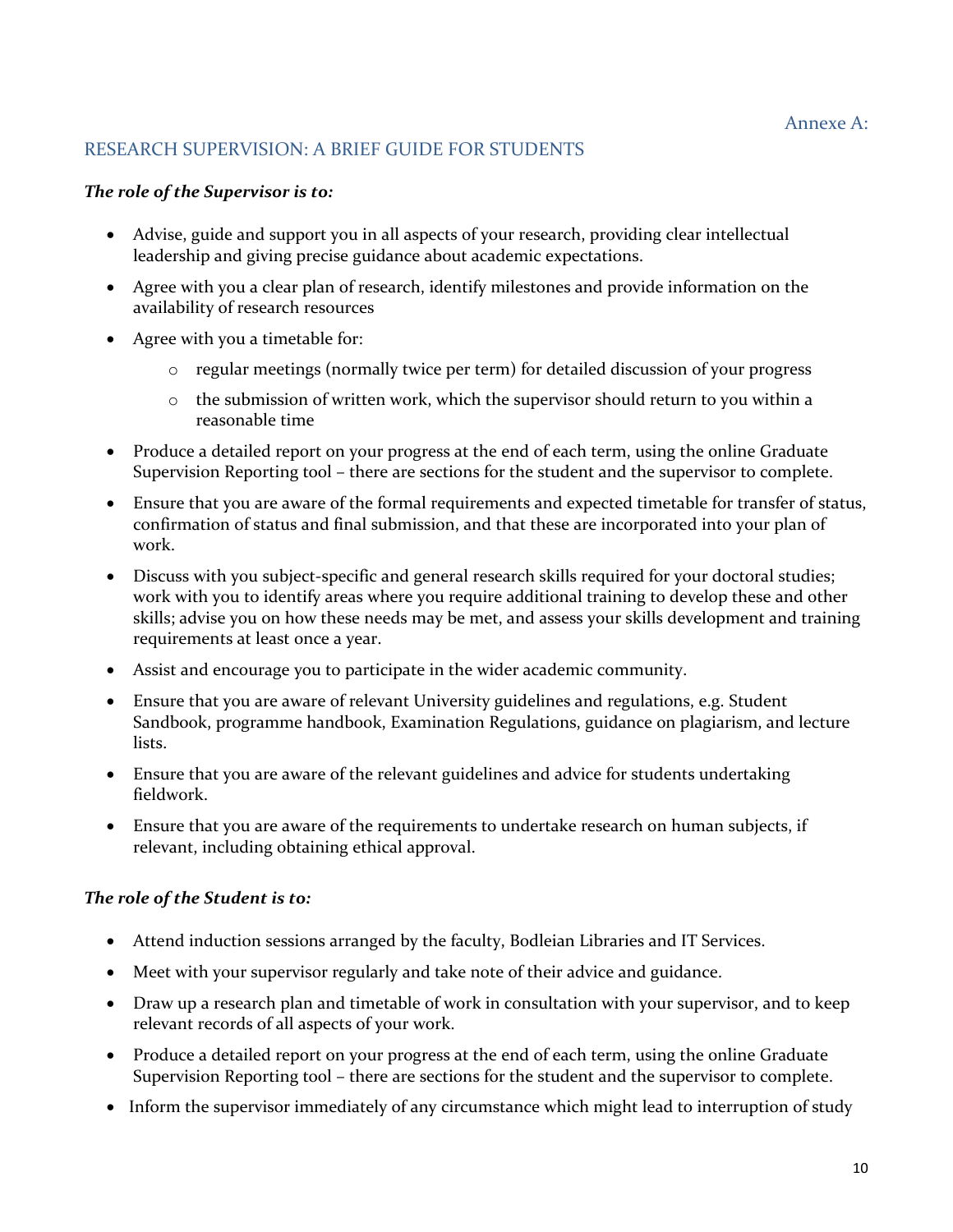- Work with your supervisor to draw up a programme for identifying and developing your subjectspecific and general research skills, and personal and professional skills through participating in Faculty, divisional and other training opportunities throughout your studies.
- Attend appropriate classes, lectures, and seminars.
- Be aware of relevant University guidelines and regulations, e.g. Student Sandbook, programme handbook,, Examination Regulations, guidance on plagiarism, and of any ethical or legal issues, health and safety requirements, or intellectual property issues arising from your research.
- Work with your supervisor to pursue opportunities to engage with the wider academic community at University, national and international level.